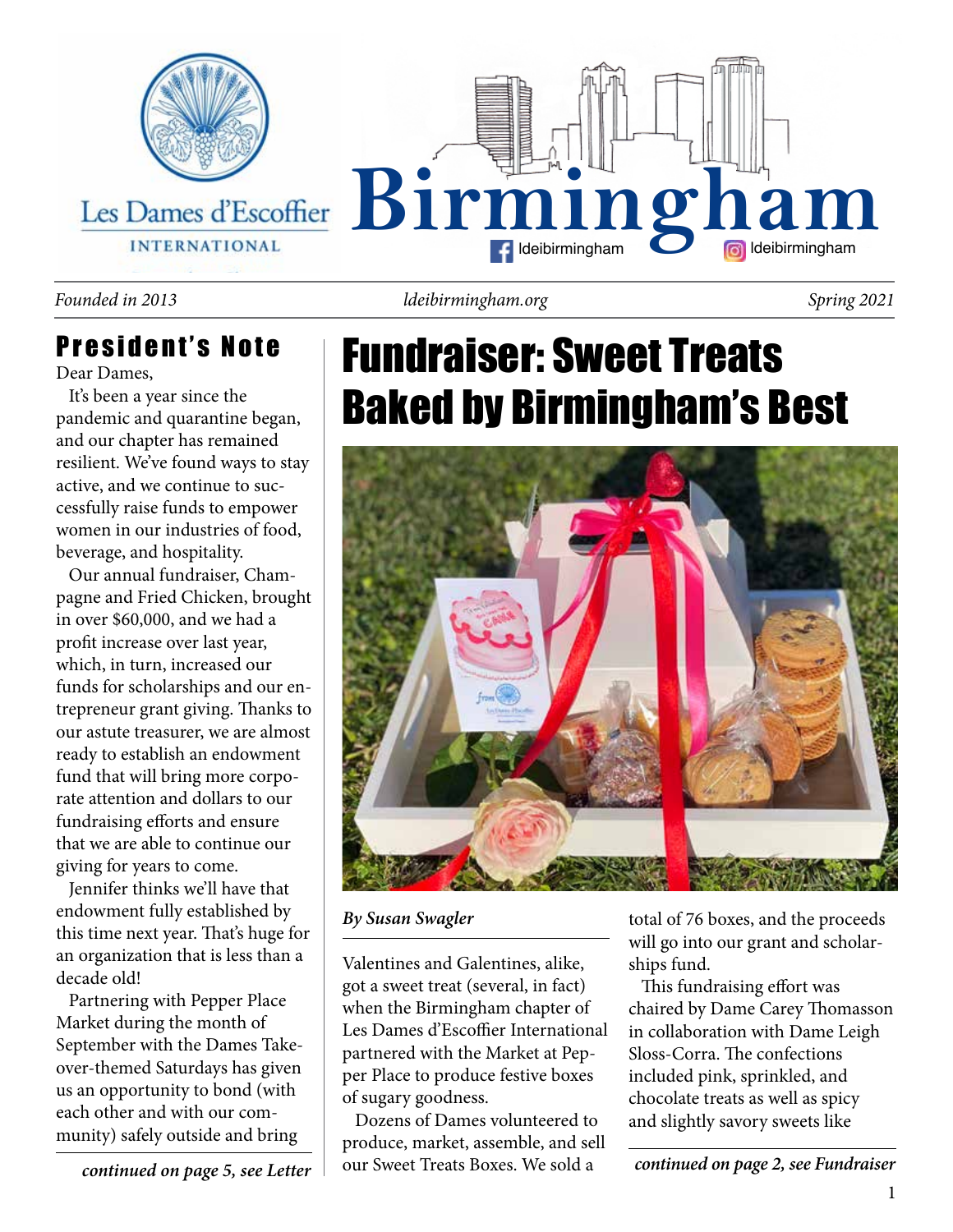gingerbreads and shortbreads. Chapter President Kathy G. Mezrano says, "Our Valentine's Sweet Treats Box project gives our Dames not only a way to stay connected during these Covid times, but also an opportunity to raise awareness in the community of our organization by sharing the baking talents of both professionals and home cooks."

 Dame Barbara Gaines Kenyon, who has experience with boxed goodies via her Happy City Boxes, designed a beautiful box and put together an enticing image that Dames shared on social media ahead of time—directing buyers to the online order form at the Market at Pepper Place. The boxes of mixed treats cost \$25 plus tax and were

available for contactless curbside pickup during the Market 's regular Saturday drive-through on February 13.

 The Market is the same convenient location for our wildly successful Champagne and Fried Chicken picnic, which we held last fall and anticipate having again in fall of 2021. Kathy G. says, "We're fortunate to have a key member, Leigh Sloss-Corra, executive director of the popular Market at Pepper Place, provide our Birmingham Dames a platform to showcase our organization."

 Each Sweet Treats Box—tied with pink ribbons and adorned with glittery red hearts—contained a colorful assortment of cookies, bars, brownies, and all sorts of chocolate treats prepared by some of the top female bakers and pastry

chefs in Birmingham, all members of our Birmingham chapter. Even some Dames who consider themselves home cooks pitched in with baked goods and box assembly and curbside delivery.

 Several masked Dames gathered at The Winter Market the day before the event to assemble the boxes; they included Idie Hastings (OvenBird and Hot and Hot Fish Club), Rosemary Dallam, Susan Gilpin, Susan Swagler, Donna Cornelius, Kate Nicholson, Pat Terry, Erin Isbell, Gia McCollister, Kathy G. Mezrano, Leigh Sloss-Corra, Martha Johnston, Ashley McMakin, Carey Thomasson, and Barbara Kenyon. Leigh Sloss-Corra, Cheryl Slocum, and Jasmine Smith handled curbside delivery at the Market the next day.



 The boxes included chocolate pound cake pops from April McClung (Emily's Heirloom Pound Cakes), chocolate crinkle cookies from Pat Terry (The Wellness Kitchen, LLC), double chocolate cookies from Rebecca Williamson (Holmsted Fines), jam bars from Anna Theoktisto (Meredith Food Studios), hearts of Ka'ik from Kathy G. Mezrano (Kathy G. & Co.), triple ginger molasses crisps from Susan Swagler (savor.blog), brownies from Andrea Snyder (Urban Cookhouse and Farm Bowl + Juice Co.), triple chocolate thumbprint cookies from Brooke Bell (*Bake from Scratch* magazine), white chocolate brownies from Martha Johnston, sugar cookie hearts with royal icing from Cheryl Slocum (*Oprah* magazine), brown butter blondies from Jasmine Smith (Meredith Food Studios), chocolate chip cookies from Telia Johnson (Telia Johnson Cakes), Ashley Mac's brownies from Ashley McMakin, heartshaped sugar cookies from Gia McCollister (Gia's Cakes), rosemary





#### *Fundraiser, continued from page 1*

*At left (back row): Leigh Sloss-Corra, Martha Johnston, Rosemary Dallam, Pat Terry, Erin Isbell, Carey Thomasson, Ashley McMakin, and Barbara Kenyon (front row): Kathy G. Mezrano, Susan Swagler, Gia McCollister, and Kate Nicholson Below: An assortment of delicious baked goods, prepared by a number of Dames, filled the boxes, which were designed by Dame Barbara Gaines Kenyon.*

shortbreads from Kristen Hall (Bandit Patisserie and The Essential), Jan Gautro's white chocolate delights, brown sugar shortbread with chocolate and Heath bar sprinkles from Carey Thomasson, French sables from Leigh Sloss-Corra (the Market at Pepper Place), brownies from

Sherron Goldstein (Fresh Fields Cooking), and frosted cake balls with sprinkles, and red velvet cake bites from Linda Croley (Bare Naked Noodles).

 A huge thank you to everyone who made this quick-turnaround fundraiser a sweet success!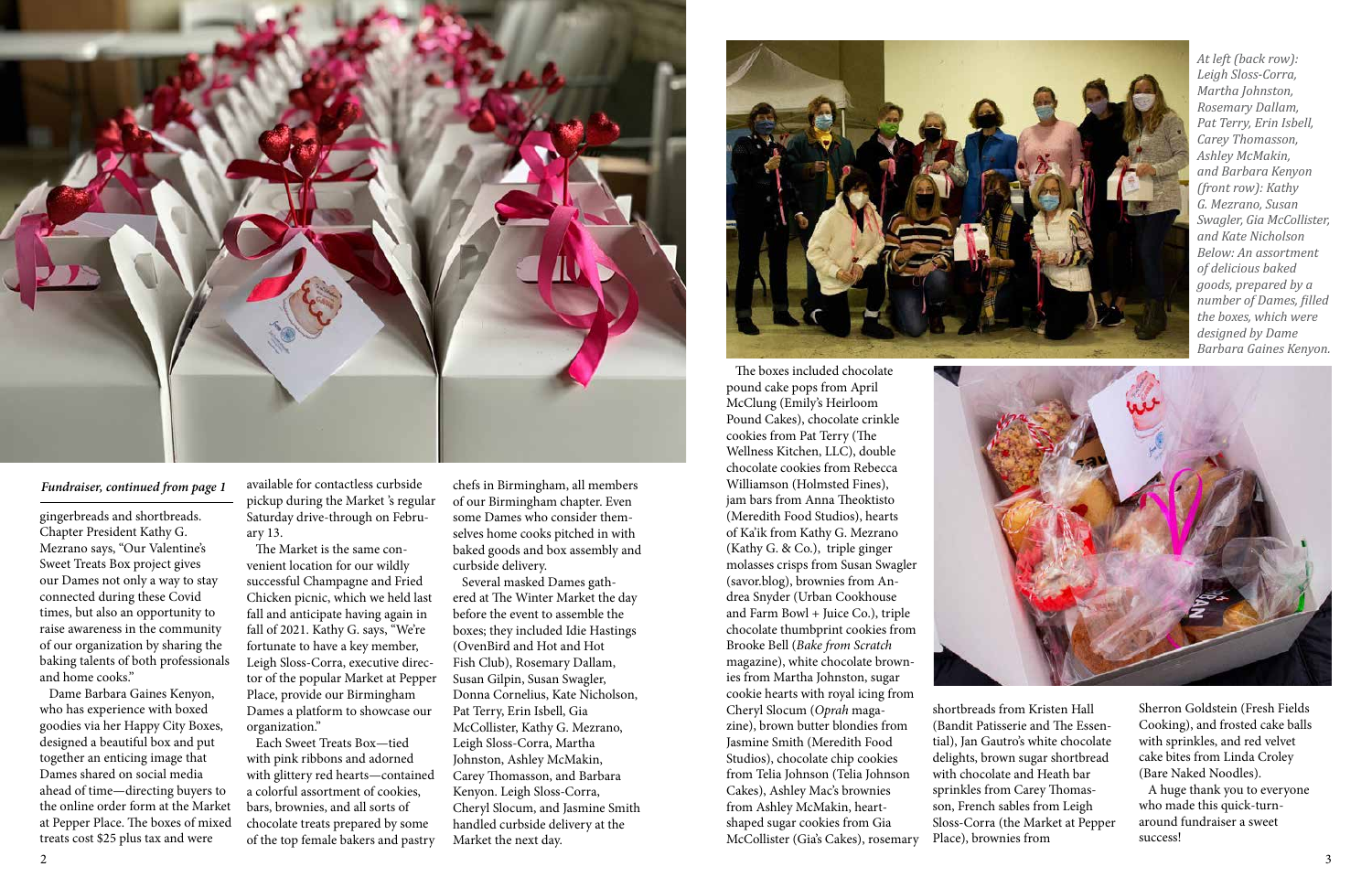#### *Letter, continued from page 1*

attention and money to our organization by selling a variety of our delicious homemade food items. We'll look forward to doing that again this fall.

 We've remained active in the community by volunteering with the Community Food Bank of Central Alabama. Our time spent packing food boxes for distribution to food-insecure families in our area is time well spent. It offers us an opportunity to do vital good work for others and gather together safely with each other. We plan to continue this worthwhile effort throughout the year.

 We launched a new event in February with our Sweet Treats Valentines Boxes filled with homemade desserts of all kinds. This event was eagerly embraced by our Dames and was successful in raising another \$1,700 for our scholarship and grant giving. The enthusiasm was so high, there is talk of another Sweet Treats offering for Easter or Mother's Day!

 In the midst of unprecedented struggles with our individual restaurants, bars, catering, and food businesses, I'm humbled and incredibly encouraged that our chapter has remained so active and so determined to further our common cause to help other women in our industries.

 Just imagine what we can do when we are not in the midst of a global pandemic!

 I look forward to the day when we can raise our glasses together again and celebrate, face-to-face, this amazing group of women … Les Dames D'Escoffier Birmingham!

> With love and gratitude, Kathy G Mezrano

### An Update from the Scholarship Committee

*By Anne Cain*

Thanks to all the Dames who signed up to serve on the scholarship committee. This is such an important part of our mission and the reason we work so hard to raise money!

 In January, scholarship announcement notices were sent to program directors at all of our state universities and the junior colleges in our area. The program directors and faculty members will share the information with their students in culinary arts, hospitality, and nutrition.

 We will be awarding \$3,000 scholarships to 4-year college students and \$1,500 scholarships to junior/community college students. Additionally, we will award our new Satterfield scholarship,

funded by Dame Becky Satterfield (see page 4).

 In addition, we will also be selecting a recipient for our \$5,000 Entrepreneur grant. Our giving this year will total \$20,000, and we aim to reach women in all areas of our state.

 The committee will meet in late March to review the applications and select the winners. At this time, due to Covid-19, we are not planning to have a scholarship presentation ceremony, but we will share the list of winners with all of our members as well as recognize them on our social media platforms.

 If you have questions or concerns, please contact Dames Anne Cain, Kate Nicholson, or Erin Isbell. 

### A Giving Heart: The Creation of the Becky Satterfield Scholarship

*By Susan Swagler*

Dame Becky Satterfield has taken our philanthropic efforts to a new level with her commitment to annually fund our first named scholarship.

 But then Becky has been instrumental in the success of the Birmingham LDEI chapter since *before* day one. She was one of a handful of women who gathered early on—before we even established a chapter—to dream and plan for what we could one day become.

 Keeping her focus on our future, she's establishing the Becky Satterfield Scholarship, which will—for years to come directly benefit outstanding women who are pursuing culinary-related careers.

 Becky is the owner of Satterfield's Restaurant and El ZunZún. As one of the founding members of our chapter, she served from 2013-2015 as our Vice President of Membership and then the following two years as our chapter's President. Over the years, she has consistently contributed to our fundraising efforts with both donations of food and monetary gifts, answering every call when asked.

 She established the Becky Satterfield Scholarship with a recent donation of \$1,000, and she plans to add this amount or more annually at Christmas; she's also planning to direct gift giving from her friends to this scholarship. If someone wants to give a gift in her name, she says, they might as well give to this



named scholarship.

 Becky lives a life of philanthropy; she and her husband, Tommy, donate to numerous organizations each year. When they were reviewing their annual giving last year, she saw that a few organizations on their list were no longer in existence. That money, she realized, could go to something really close to her heart.

 "We've grown very well," Becky says of the Birmingham chapter. "We're continuing to grow and we're going to keep growing, and so I just thought: This is from my heart. I've given so much time to (our chapter), and it's in my heart, so I told Tommy, 'This is what I'm going to do.'

 "I give to those I believe in," she adds. "I thought, 'I really need to get LDEI rolled into my giving.'" Becky says she is especially pleased with our chapter's increased volunteerism. "It's very exciting. It makes me so happy.

 "LDEI is a big part of my life, as you know," Becky says, "and it will be until I'm not on the planet anymore. I've turned 66 … and I start looking at everything a little differently, thinking about where is my time well spent? My grandchildren, my restaurants, Les Dames and other charities."

 It's all part of an effort to live a meaningful life, she says. "I try to make sure I have a lot of duty in my life and with my time and that I fulfill my commitments. It's about living a purposeful life, making things count."

 From the very first days of our chapter, Becky has helped lead us in the right direction, grow with purpose and make a difference in our communities. As our chapter works toward

establishing an endowment to securely fund our future giving, this Becky Satterfield Scholarship offers another way to continue to positively impact the lives of the women who will be the next leaders in food in our state.

 "I just want to inspire members and others to be a part of nurturing something good," Becky says. "I'm so happy to share what I can with our chapter."

#### *Satterfield, continued from page 4*

*continued on page 5, see Satterfield*

*Dame Becky Satterfield is establishing the Birmingham chapter's first named scholarship to help support women for years to come.*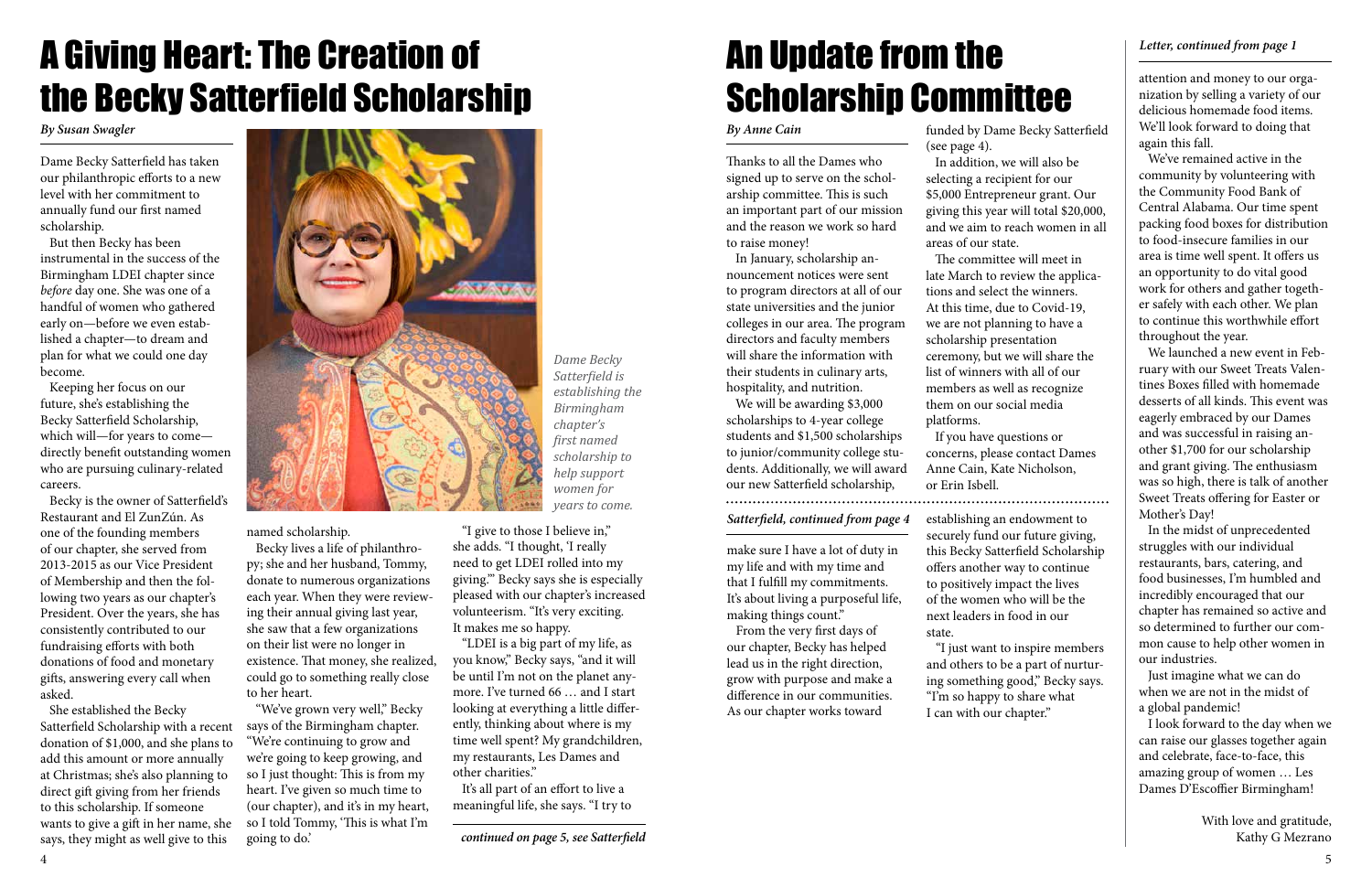### LDEI Bham's Entrepreneur Grant was a "Lifesaver" for BLUEROOT in 2020

*By Leigh Sloss-Corra*

For most people in the food industry in Birmingham, early 2020 seems like a lifetime ago. The economy in Birmingham was sizzling, and new restaurants were popping up on every block.

 Native Californian and recent Alabama transplant Jennifer Ryan was working hard on her first healthy food, fast-casual restaurant concept, BLUEROOT. She was refining her menu and building her brand, had hired a James Beard award-winning chef and other key staff, and was about to sign a lease on a space that would become BLUEROOT's permanent home in the heart of downtown at Pepper Place. She had just applied for the LDEI Entrepreneur Grant when Covid-19 hit.

 As Ryan scrambled, like every other food professional in town, to stay afloat, keep the staff she'd worked so hard to recruit, and survive, news of the LDEI grant award arrived. "The grant was an amazing gift, a lifesaver. It was a bridge to somewhere," she said. "The grant allowed me to pay my staff when we were closed in the spring. We wouldn't have survived without this crew, and a year later they're still with me. The grant helped save the company."

 She continued, "When everything shut down because of Covid, I needed a place to sell our goods because our previous outlets—local businesses, farmers' markets, and catering—were no longer options. We found a tiny space—literally a closet that opened onto the sidewalk in Mountain Brook Village—and with the financial cushion provided by

the Entrepreneur Grant, were able to transform it into a pandemic-friendly walk-up window. And it worked! Our customer base grew, word spread, and now, a year after Covid hit, our flagship location in Pepper Place is under construction, and we're planning to open mid-year."

 The new fast-casual, healthy foods BLUEROOT will spotlight ingredients sourced locally in the city. The design will be crisp and modern. Diners can order an array of healthy options quickly and efficiently from the counter, then takeaway their goods, or dine inside or out.

 The menu will feature customizable salads and grain bowls, as well as soups, superfood snacks, dressings, and special breakfast items on Saturdays when the Market at Pepper Place is operating. "We offer clean, convenient food that fuels

you, and, by supporting local producers, fuels the community too," she said.

 Ryan reiterated how transformative the LDEI grant had been to her business. "But," she added, "Les Dames have been helpful to me in many other ways."

 She was accepted into LDEI Birmingham's Mentorship program, which launched in 2019. "The mentorship I've received from Dames has been very impactful to me professionally and personally. One Dame checks in on me regularly, just to see how I'm doing. I'm having lunch with another Dame today to discuss opportunities to collaborate. All the members have been so helpful, from answering practical questions to sharing their philosophies. The mentees in the program have been terrific, too—it's become a mini-network of brain

power within the organization." She continued, "Starting and running a business can be lonely. Entrepreneurs have to wear a brave, smiling face for the public and for their teams every day, regardless of their fears, worries, or questions. But with these women, there is a space to be open, honest, and vulnerable about the challenges we're facing I am so grateful for what this group has done for me."

 What else has Ryan gained through this experience? "I've learned valuable lessons about business in general and Birmingham in particular," she continued, "like, yes—have the big, bold, long view, but first, get it right at the local level. The entrepreneur climate in this city is unique. It's ripe for growth and offers small business the resources and support that don't exist in every city. That infrastructure allowed us to bridge a gap in what we saw as an underserved market, a 'healthy food desert,' if you will. With BLUEROOT, we're excited to make healthy food more accessible."

 She mused, "Despite such a severe year, right now I'm feeling less stress (from Covid) and more appreciation. The Dames been so helpful. I have incredibly talented people working for and with me. Our flagship location in Pepper Place will be open soon, and I'm 30 weeks pregnant! It's not lost on me that we're operating in one of the toughest times imaginable for our industry and for the country broadly…but as I look back on what we've built, look forward to what is possible, and look around me at the groundswell of support, I know we're going to make it."

 We hope she makes it, too! Until Ryan's Pepper Place restaurant opens, BLUEROOT salads, dressings, soups, meals, and superfood



snacks can be picked up at BLUE-ROOT's Outpost in Mountain Brook, and pre-ordered online through the Market at Pepper Place's CURBSIDE shop for Saturday pickup. BLUEROOT is also available to cater office meals, parties, and private events.

 Find her complete menu and more at https://www.bluerootco.com.



*BLUEROOT, with locally sourced, clean ingredients, fuels customers and the local economy. Below left: Plain Jane Oats Below right: Millet Bars Very bottom: Prosciutto Toast All food photos taken by: Jamie Vespa*





*BLUEROOT's BBQ Salad. Photo credit: Jamie Vespa*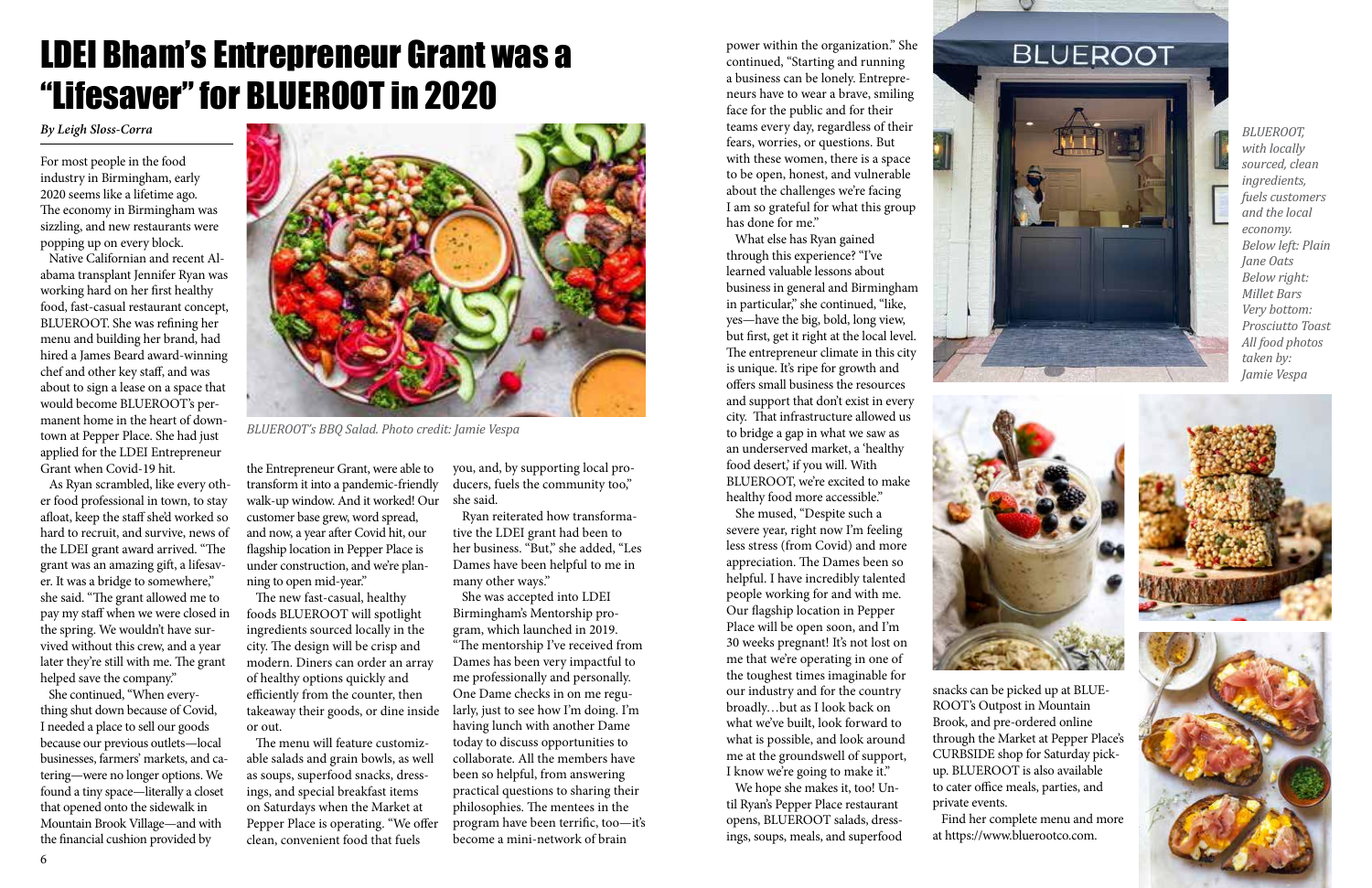# Meet Our New Members!

*Our chapter gained 12 new members in August 2020. Here, get to know the remaining eight of these extraordinary women a little better. The first four were featured in the Winter 2020 newsletter.* 

### Rita Bernhardt

**Birthplace:** Portland, OR **Education:** Western Culinary Institute, Diploma of Culinary Arts **Current position:** Executive chef and partner of Luca restaurant, my newest project. Luca will be a full-service Southern restaurant with an Italian scope. I'm super excited to team up with the Pihakis Restaurant Group, and we are slated to open in May. We will have a dedicated house-made pasta and pizza program alongside small plates and salads made with local ingredients. Italian food is my comfort food, and I am excited to go back to cooking what I love. **The beginning:** My first actual job in a restaurant was a server



like work" adage. Sometimes work really is just work and that's okay. However, I find success in trying to put my best self into the restaurant

every day—for my team and the guests. I feel successful when I look back and see how far I've come and when I look ahead at my future goals. Never stay stagnant, always keep learning, and never be

scared of new opportunities. **My last meal:** My grandma's spaghetti, her homemade bread and butter, and the Mexican chocolate cake with homemade ice cream she made for me every

birthday.

**One week, no obligations, and \$5,000:** I would go to Italy and

BEFORE culinary school at a restaurant called The Spaghetti Factory, and I was TERRIBLE. It didn't take

long for me to desire to be in the kitchen. I dropped out of college to pursue a culinary career on a whim, and I've never looked back. **Food and beverage insights:** I love working with my hands and keeping busy creating. There is something magical about creating something that people love and eat. It creates a personal relationship with the guest.

**Success is:** I don't believe in the "if you pick a job you love it won't feel

eat all the food and drink all the wine! reopen and reinvent our restaurant,



**Birthplace:** New Orleans, LA **Education:** BA in Psychology, Loyola University New Orleans; Masters of Education, University of Alabama at Birmingham **Current position:** Front of the house manager at Sol Y Luna Tapas and Tequila, Spanish teacher at i3 Academy

**The beginning:** I worked in restaurants starting when I was a teenager in Southern, Cajun Louisiana. I continued to work in restaurants through college and graduate school, learning the ropes from

Sol Y Luna. **Success is:** Success is a restaurant that my employees and guests alike enjoy coming to day after day because it's just *that* enjoyable. **My last meal:** Sushi!

**One week, no obligations, and \$5,000:** I would fly to the south of France, drink wine, eat cheese, sit on the beach, and meander through the streets.

**Fun fact:** I love to travel and enjoy bringing the world to the younger generation. I especially love introducing them to new and unique foods. My favorite trip was the trip I led for my middle school students to Paris, Barcelona, and Madrid.

ager, manager. I worked in all types of restaurants, but I always loved more upscale locations that gave the guest more of a real dining experience. Now I work with my husband, Jorge, at our family restaurant Sol Y Luna. It first opened in 1998 by my late brother-in-law, Guillermo. We closed it in 2013 and just reopened it in February 2020! **Food and beverage insights:** I love the fact that we have been able to

some of the best chefs and restaurateurs. I did it all in the "front of the house": server, bartender, host, assistant man-

Kristal Bryant

**Birthplace:** Birmingham, AL **Education:** Virginia College Culinard, Birmingham. **Current position:** Owner of K & J's Elegant Pastries, LLC **The beginning:** I started my business as an at-home cake business in 2007. For 5 years I created custom, scratch-made cakes for my family, friends, and eventually customers. In 2013, I opened my first brick and mortar on Kent Dairy Road in Alabaster, AL 

I have set out for myself. **My last meal:** Pancakes! They are my favorite food to eat! **One week, no obligations, and \$5,000:** I would go to any beach with my family and just relax. Life as a business owner is always extremely busy, so I cherish spending time with my husband and two girls. **Fun fact:** Celebrity Baker Duff Goldman once called me the Ace of Milkshakes!!

**Food and beverage insights:** My pastry business has opened up many opportunities for

me through more exposure to the public and potential new customers. It allows me to establish relationships with industry giants that I can learn from. **Success is:** Success to me is achieving all the goals that



Laura Newman

**Birthplace:** New York City **Education:** Connecticut College, BA, Latin American studies and Hispanic studies; NYC's Institute of Culinary Education, hospitality

management

**Current position:** Bar manager and owner, Queen's Park; bar manager and owner, Neon Moon. When there's not a global pandemic happening, I also travel the country teaching enthusiasts and bartenders about booze as a consultant for

Diageo.



**The beginning:** I got my start in the industry via my first job out of college with Tanteo Tequila, an independent tequila producer that's still cranking out jalapeño-infused booze. I started off as their office manager and executive assistant, but quickly learned that my passion lay in managing and working the office bar, developing cocktails, and producing events. I quickly realized that this was what I wanted to do for the rest of my life, and I end-

owning and managing bars that are profitable and don't require more than 20 hours a week of my time combined. I was there before last March and am rapidly approaching that place again, thank goodness! It also looks like being able to focus on my family—my husband, our dogs, and we're starting to talk about kids—while getting to do my traveling and consulting on a timeframe that works for me.

**My last meal:** I don't even need to think about this: the wagyu steak from Wildair in NYC's Lower East Side and any bottle of wine from their menu.

**One week, no obligations, and \$5,000:** I would buy a ticket to San Sebastian for me and my husband, and we would eat all the food. I grew up speaking English and Spanish and took a year off in the middle of college to go live in Barcelona, so visiting Spain is like going back home for me.

**Fun fact:** My husband and I own four pugs! I am obsessed with their squishy little faces.

ed up leaving Tanteo amicably after about a year in order to go back to school full time to get a degree in hospitality

management at NYC's Institute of Culinary Education. After wrapping that up, a random Craigslist ad connected me to Derossi Global, which owns about 20 bars and restaurants in Manhattan and Brooklyn. I started bartending and managing for them and never looked back.

**Food and beverage insights:** I love

owning bars because managing and cultivating a top-notch team is something that I'm still learning but is incredibly gratifying. I adore the creativity of coming up with cocktails for our bar programs, and getting to travel (when it's not Covid) is a fun way to keep up with all my industry friends around the country. **Success is:** For me, success is

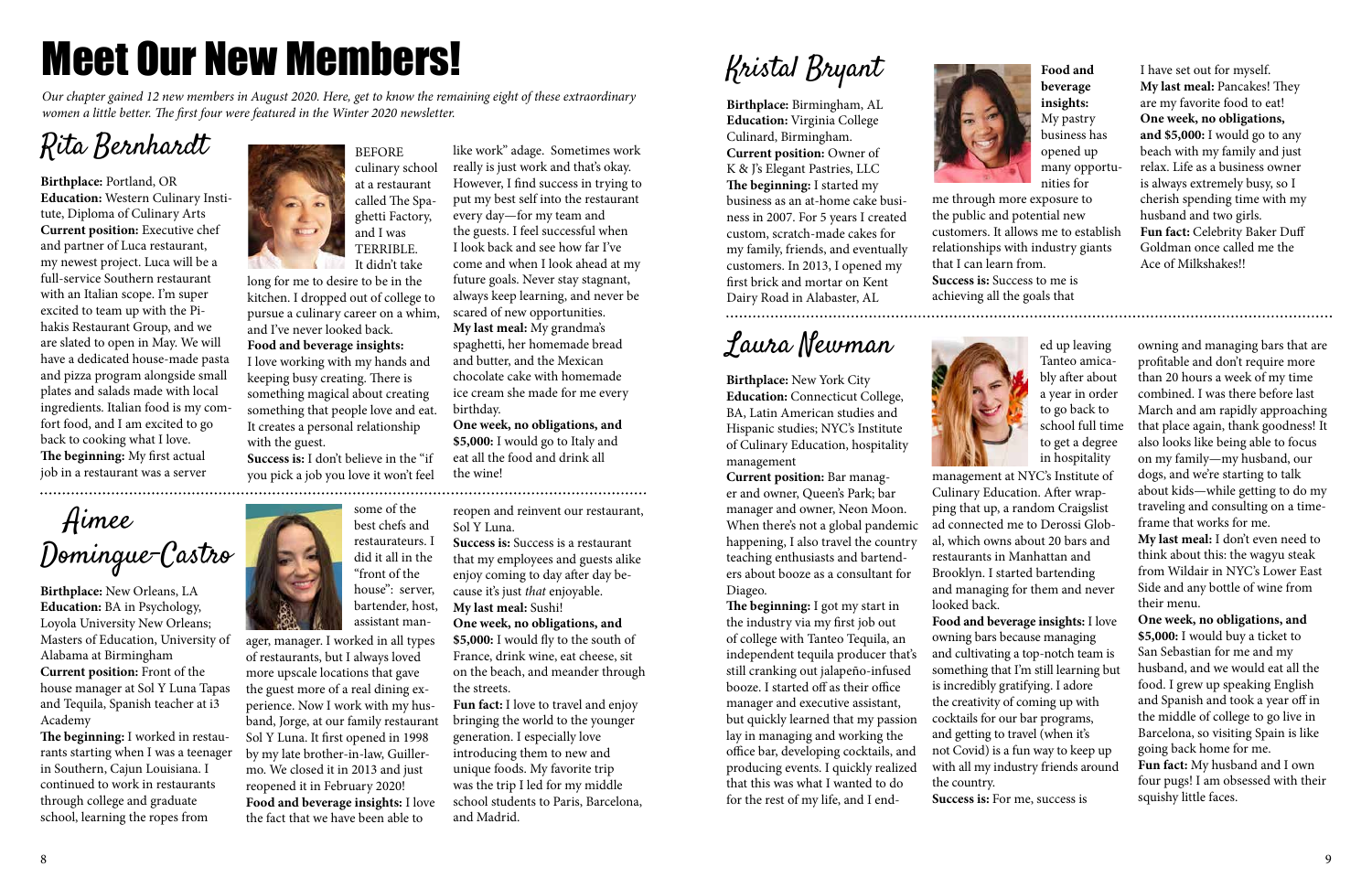

**Current position:** I am operating my own business catering wedding cakes. I also do some contracted labor at Big Spoon Creamery to help with large catering orders. **The beginning:** I was inspired by my grandmother who baked professionally for 30 years including at The Club and Klingler's European Cafe. I learned a lot of what I know from her. I started in an entry-level baking position in 2012. The rest is history!

#### **Food and beverage insights:**

I love working with other people. My strengths are training and connecting with people around the food industry. I also love to help others troubleshoot their processes in their own businesses, and that's



spiritual connection with chicken wings. My last meal would consist of a smorgasbord of different types of chicken wings, pickled and fermented vegetables, and fried potatoes.

**One week, no obligations, and \$5,000:** Costa Rica would be the perfect place to experience everything I enjoy! It has the ocean, mountains, rainforest, and amazing culture and food. I would wake up without a set plan and see where the day takes me.

**Fun fact:** I am a quilter and a crocheter. Interestingly enough, my grandmother is also a quilter and a crocheter. I love making gifts for my family and friends. I love learning new trades and feminine handicrafts in hopes of being a real pioneer woman like my grandmother.

my wedding cake business has been a long and rewarding experience for me.

**Success is:** Success looks like balance! I always feel most successful when I can manage my work, family and self care well. Learning is also very important to success! I think we should always be innovative and stay hungry for more. Being the smartest person in the room will not get you anywhere, so always surround yourself with interesting and encouraging people! **My last meal:** I have a strong,



**Birthplace:** Alexander City, AL **Education:** Bachelor of Arts, University of Alabama **Current position:** Regional manager with US Foods. **The beginning:** I started in sales, as a territory manager at US Foods 14 years ago. After selling for 7 years, I transitioned to district sales manager for the Birmingham market. **Food and beverage insights:** I love the people and the energy of the industry. Foodies are creative, passionate, and resilient! Bringing people together around food truly aligns with personal bonding, and it creates unforgettable experiences. **Success is:** From my perspective, the operators to remove barriers and definition of success has been influenced over time by the examples and insights of some pretty incredible

dozen Blue Point oysters on the half shell. As a main entrée, pan seared sea bass topped with a lemon caper beurre blanc, accompanied by seasonal root vegetables and greens. And, of course, a glass of bubbly. **One week, no obligations, and \$5,000:** In consideration of the Covid-19 pandemic, my time and resources would be invested in the Birmingham communities. While we

may be able to shelter safely in our home—with sufficient food, water, and toiletries—many have not been afforded the same. Even in the era of social distancing, we can still connect with our neighbors and offer support to those in need. The funding would be donated to the Community Food Bank of Central Alabama, where I'd continue service volunteering. It's a tangible experience where one feels the impact of their contribution. **Fun fact:** I have a degree in mortuary

science / funeral service education.

people, both personally and professionally. Both my parents were small-business operators: my father in the

funeral business, and my mother a daycare. Early on, they instilled in both my brother and me the correlation of attitude as related to success.

 In my current role as RSM, naturally success is centered around achieving metrics, an important piece of defining it. However, more important is building a brand that's inclusive of developing team members who show up well, and display integrity, transparency, and the passion to partner with restaurant achieve their goals.

**My last meal:** For starters, marinated crab claws alongside a half

> why I am so excited to be on the mentorship committee. Baking and catering bring me so much joy. Starting

Rachael Roberts

**Birthplace:** Baton Rouge, LA **Education:** University of Alabama, B.S. cultural arts and environmental studies

**Current position:** Co-owner, The Atomic Bar & Lounge

**The beginning:** I have always been involved in service-oriented careers, whether it be in restaurants, bars, music venues, cafes, etc. I used to play live music in bars and restaurants in college and was really drawn to the community that comes from gathering in public spaces with old friends, loved ones, and strangers. The joy and wholeness I feel when I get to help create memories for other people is really a gift for me, too. I remained in the industry after I graduated and worked in hospitality until I opened The Atomic with my partner, Feizal.

**Food and beverage insights:** I enjoy

positive environment for everyone who steps foot through the door. That is certainly a challenge, as you can't please everyone. But, I want everyone to feel welcome. The bar was built to look like a home, and we aim to make it feel like one. **One week, no obligations, and \$5,000:** Before the pandemic, I would have said an excursion to South America or Greece! But, this pandemic has changed my mentality a bit. Living and working downtown, I see a lot more people in need, who are food insecure, who can't pay their bills, who have lost safe housing. I'm lucky, and my needs aren't so dire right now. I think I would take that week to spend some time with my less fortunate neighbors, buy them groceries, pay their bills, make their lives more tenable. But, when we reach the end of the pandemic, I would love that trip to South America in search of the world's best arepas!

the full spectrum of responsibility (and I am daunted by it, too!). I own a bar, but for me it's more than a bar. It's a home

for a lot of people, guests, and employees. I enjoy taking care of them, seeing them live their lives, listening to their stories, their struggles, offering them a drink, a joke, or advice. And that's the fun part, of course. There are all of the less glamorous responsibilities, the administrative duties that are a necessary part of owning any business, and I have grown from those, too. At the end of the day, our success is ours and our failure is, too. I'm both honored and humbled by that all the time. **Success is:** Success to me has become about balance. I have always tried to help create a space that's a

Stacey Craig

**Birthplace:** Birmingham, AL **Education:** Vanderbilt University, BA Economics; University of Alabama, MBA **Current position:** Business manager at The Bright Star Restaurant

**The beginning:** I began working at The Bright Star as a hostess/cashier when I was 15 years old. **Food and beverage insights:** I love working in a family business



**My last meal:** Snapper Greek Style, Greek Country Salad, and Baklava Cheesecake

**One week, no obligations, and \$5,000:** I would visit a spa out West for relaxation and meditation. **Fun fact:** I am the fourth generation working at The Bright Star, and we have no plans to slow down after 113 years.

where your employees and regular guests feel like family. I love learning about new trends in restaurants

menus, marketing and finance. **Success is:** Peace of mind, a sense of gratitude in making a contribution to my family and staff so as to unlock their self esteem so they reach their full potential.

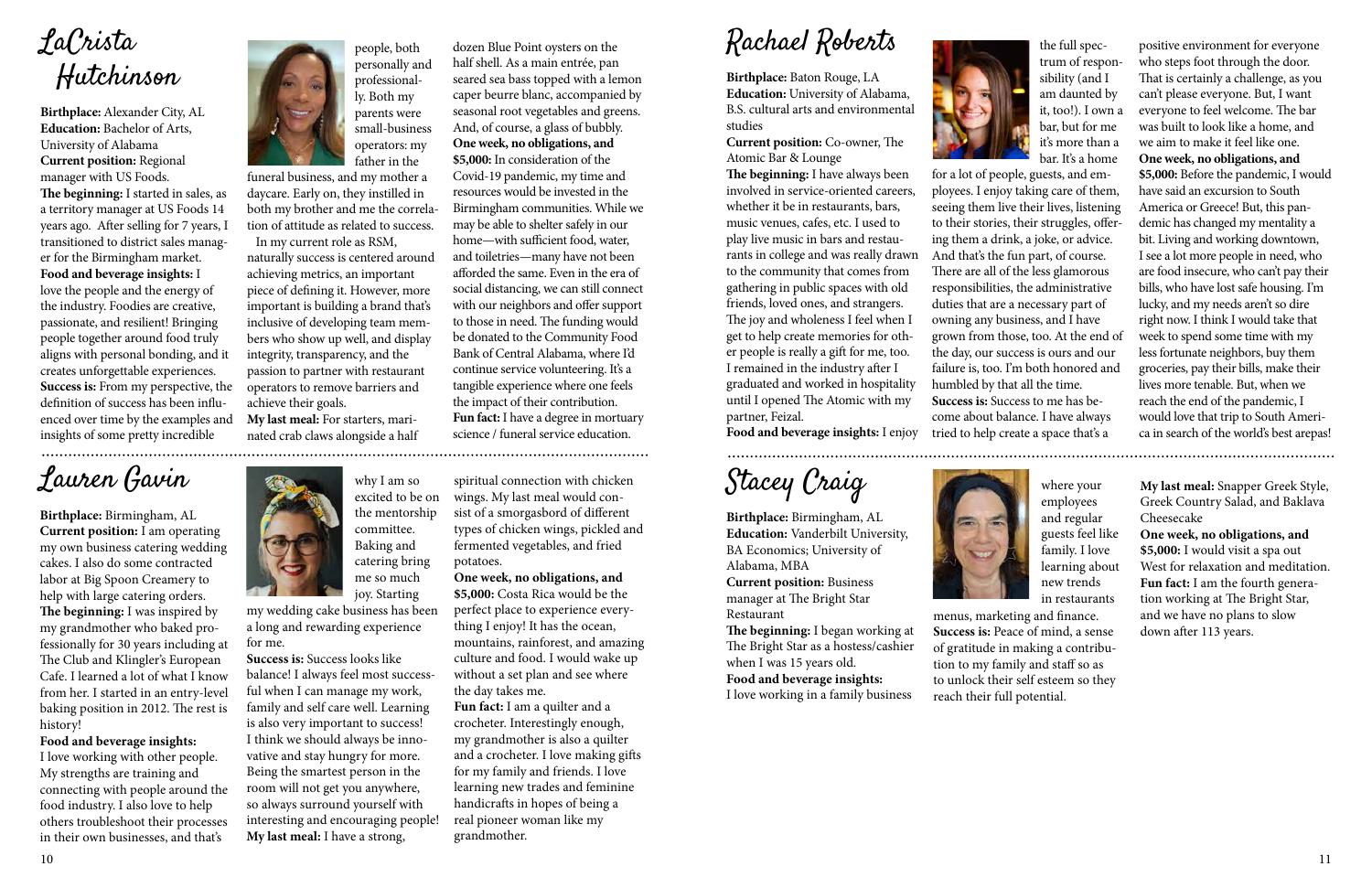### Behind the Scenes: Getting the Scoop on Dame Geri-Martha O'Hara

If there's such a thing as a lucky day, April 12 would be Geri-Martha O'Hara's.

 She and her now-husband Ryan got engaged on that date in 2013 and married exactly a year later. On their first wedding anniversary, they launched their craft ice cream business, Big Spoon Creamery. On their second, Big Spoon's food truck hit the road. Their first brick-andmortar store opened on their third anniversary.

 Geri-Martha and Ryan saved the biggest event of all for their fourth anniversary: Their son, Carter, who will be 3 years old this year, was born.

 But it wasn't luck that's made Geri-Martha one of the Birmingham food scene's most successful young women. That's due to hard work, staunch supporters, creative thinking, a dedication to doing things the right way, and the perfect partner her husband.

 Of course, being a great cook doesn't hurt either.

 Geri-Martha graduated from Vestavia Hills High School and then went to the University of Alabama, where she majored in entrepreneurship and business management. "I wanted to be an entrepreneur," she said.

 After college, Geri-Martha honed her pastry skills in Birmingham at restaurants like Olexa's, Daniel George, and for George Sarris at the Fish Market Southside. She also interned at Jean-Georges in New York. She said at that time, Southern food was very much in vogue thanks



to Frank and Pardis Stitt's success in Birmingham, and Jean-Georges' pastry chef, Johnny Iuzzini, asked her to come up with a strawberry-rhubarb cobbler.

 "I did the cobbler with a biscuit topping, and Johnny had Jean-Georges Vongerichten himself come in and taste it," Geri-Martha said.

 She also did a brief stage at Le Bernardin, Eric Ripert's highly regarded seafood restaurant, and said the famous chef "couldn't have been nicer."

Back at home in Birmingham,

Geri-Martha got a call from Frank Stitt asking her to come in for an interview. She went to work at Bottega but made pastries for all of the Stitt restaurants under the guidance of James Beard Foundation Awardwinner Dolester Miles. At Bottega, she met Ryan, who started with the Stitts as a line cook and eventually became sous chef at Chez Fonfon. "Pardis helped Ryan propose," Geri-Martha said. "Ryan got her to lead me upstairs to the mezzanine at Bottega. I was wearing my chef's coat, a baseball cap and no makeup. Pardis pulled me off to the side to

#### *by Donna Cornelius*

keep me there, which made me a little nervous—I thought I'd done something wrong. But she had set up flowers and candles, and he proposed to me there."

 What no one knew was that the Bottega mezzanine already was a special place for Geri-Martha.

 "My church has 21 days of prayer and fasting every January," she said. "I had been praying that I'd find the right person. I'd go upstairs to the mezzanine and pray for my future husband.

 "After Ryan proposed, I asked him why he did it there. He said he just felt led to do it. I felt like it was God saying, 'This is your confirmation that he's the right one.'"

 Big Spoon was born because the O'Haras were looking for a business opportunity.

 "We wanted to have a family and provide well for it," Geri-Martha said. "We both had a heart for ice cream. We knew these types of businesses were very big in California and New York."

 She talked with Frank Stitt about the idea, and he thought it was a good one.

 "We started in our driveway on the July Fourth weekend," Geri-Martha said. "We promoted the pop-up on our personal social media accounts. The first day, we had a line down our driveway and made \$1,000, which was a lot of money to us. A friend had given us an old-school deep freezer, and we scooped the very first scoop out of it."

 The couple continued to work for the Stitts while getting their fledgling business off the ground. Geri-Martha left first, and Ryan stayed on until the couple felt Big Spoon was healthy and viable.

 "We had a cart specially made in Portland, Oregon, and launched it at Pepper Place in April 2015,"

Geri-Martha said. "Pepper Place was a great launching pad." Besides the Stitts, her former employer George Sarris was an early supporter, helping out with kitchen space since the O'Haras didn't have a production facility at that time. "He gave us six months rent-free," had helped him. He asked only that we try to help others in the future." One innovative idea wasn't exproved to be a great public relations

Geri-Martha said. "He said I had worked hard for him, and that when he first arrived from Greece, people tremely profitable money-wise but

tool.

 "We started the Ice Cream Club The couple put in lots of extra

while we were still working at our full-time jobs," Geri-Martha said. "It was a subscription and delivery service to help get us through the winter months. It started with 13 members and grew to 200. Members paid \$16 a month. It was more about building relationships than making money, and it worked—we still have lots of those customers today." hours during Big Spoon's early days, delivering Ice Cream Club orders on Sundays and making sure their cart was in prominent places.

 "People would say, 'Oh, we see your carts all over town,' and we had just the one cart," Geri-Martha said, laughing.

 Opening a storefront had always been the couple's goal, and they achieved that dream in 2017 with the opening of Big Spoon Creamery's Avondale store in the MAKEbhm building. Two years later, they opened a second store in Homewood's Edgewood neighborhood. In December 2020, five flavors of Big Spoon ice cream debuted in pint-sized cartons at Birmingham Piggly Wiggly stores.

Geri-Martha said most of the

flavors on the menu "come from my years in pastry and are flavors I grew to love." While vanilla, chocolate, cookies and cream, a sorbet, and a vegan option always are offered, other choices change with the seasons. Big Spoon's delicious strawberry ice cream, for example, is made only during strawberry season.

 "We love being able to support our local farmers," Geri-Martha said. She said one of Big Spoon's most unexpected hits was Beach Bonfire. "It has smoked coconut, vegan fudge—it's super popular," she said. "People don't even realize it's nondairy."

 Her own favorite is honeysuckleblackberry.

 "Carter loves everything, but maybe especially cookies and cream," she said.

 Geri-Martha said the hardest part of her job is balancing work and family.

 "I love my job, but I want to be at home, too," she said. "That's an ongoing dilemma. But by the time Carter was born, we had been able to expand our team, create leaders, and watch them rise up."

 She's proud of the bond she and Ryan share with team members.

 "We mainly have college students working for us and are passionate about giving them a positive environment to work in," she said. "We want to be a positive part of their lives. If we see that someone's good at social media or customer service, we ask them to help with that. Frank and Pardis taught us a lot about this—about being a team player. They taught us by their actions."

 Like others in the food business, the O'Haras faced some unprecedented obstacles due to the Covid-19 pandemic.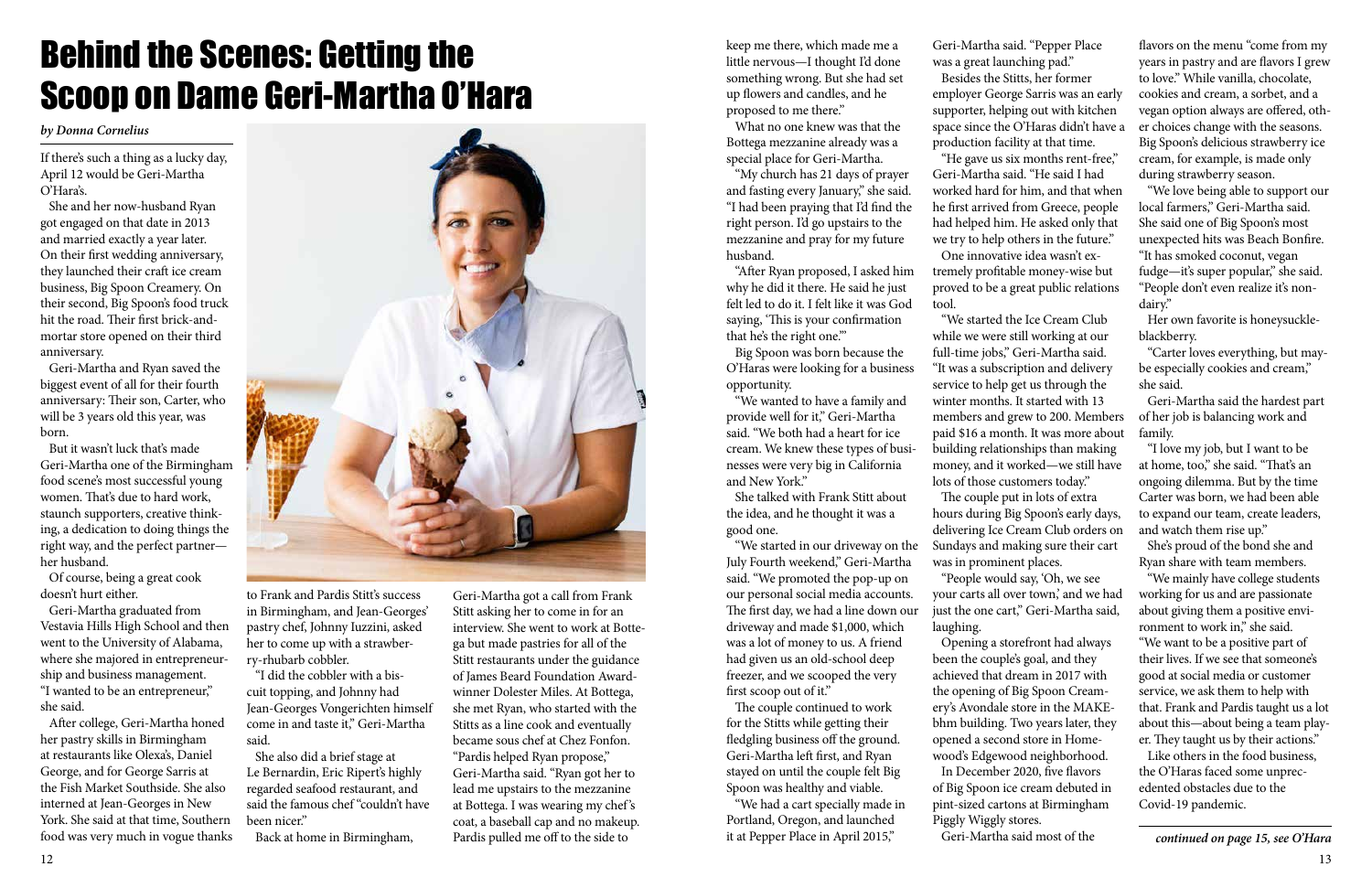Spring brings new life, hope, and renewal, and, man, does that ring true in 2021! Let's continue to celebrate 2020 being in the rear view forever, while still remaining cautious and safest-at-home. It's time for cocktails and fresh wines that won't break the bank. I'm always on the hunt for value wines, so here are a few I've discovered while vigilantly venturing out but enjoying most of my celebrating close to home. All selections for this article available at Hop City.

#### **Maison Trenel Fils Crème de Cassis, Burgundy, France \$31.99** I don't often (ok, ever) explore or write about fruit wines, but this authentic Crème de Cassis (blackcurrant liqueur from Burgundy) is a special treat! Best enjoyed as the star of a classic Kir Royale: pour Cremant de Bourgogne (or true Champagne, if you must) into a





## Fresh "Corona Values" for Spring

#### *By Alexis Douglas, certified sommelier*

flute ¾ way full. Add about ½ oz of Crème de Cassis, a lemon twist, and voila! Refrigerate the remaining bottle after opening; it will keep for approximately 3 months, or for as long as it lasts! This liqueur works well mixed with quality bubbly, as an addition to a mojito or margarita, splashed into your coq au vin, or over vanilla ice cream!

#### **Amalie Robert "Dijon Clones" Chardonnay \$21.99 and 2011 Pinot Noir \$19.99, Willamette Valley, Oregon**

These are "reserve-level wines without the reserve-level price." This small, innovative winery produces estate-grown single-vineyard wines. The Chardonnay is unctuous and complex, and could easily pass for a \$40-\$50 price tag. Pinot Noir is one of the toughest wines to find at a great value since the grape is so finicky, and such a treat to have an older vintage available: 2011 is current in the market! Super complex with rose, tea leaf, cherry,

baking spices and a velvety, elegant texture…try with a simply roasted chicken or simply on its own.

#### **Niepoort Drink Me "Nat Cool" Baga Red, Bairrada, Portugal \$19.99**

Expressive, fresh, and versatile with a variety of dishes from BBQ to charcuterie. Offers plenty of strawberry, plum, spice, and attitude. Best served a little "cool"…and it doesn't hurt that this light, fun, easy red comes in a 1.0L bottle! Naturally made, with no sulfites added.

#### **Cult Cabernet Sauvignon, Napa, California \$17.99**

The "second label" of the fabulous and historic Napa grape-grower and producer Salvestrin, this is a Cabernet that will transition us through the chilly nights ahead and into warmer spring days! Classic in style, with telltale black fruit, fine structured tannin, and hints of coffee and nutmeg. Screams to be paired with mushrooms, meat and sharp cheeses.



#### **Anne Amie Muller-Thurgau, Yamhill-Carlton, Oregon \$16.99**

Springy freshness in a bottle! Muller Thurgau is grape grown mostly in Germany, and it can produce quite boring whites. However, when made by small, high-quality wineries, the result can be an incredibly complex, versatile white. Medium-bodied, dry and minerally, with pretty floral notes and refreshing lime, grapefruit and yellow apple, this wine is the solution for hard-topair dishes like ceviche, paella, tuna poke and even rich savory tarts.

 "Pardis called on March 13 last year and told me they'd made the decision to shut down their restaurants for two weeks," Geri-Martha said. "We decided to shut down as well. We thought it would be a short-term thing, but Pardis warned us that it might be longer." The O'Haras had to switch gears

for a while.

 "Ryan rebuilt our website so we could take home delivery orders," Geri-Martha said. "We put our production team to work on producing pints. We had 24-hour delivery. Ryan didn't take a day off for a month. I stayed home with Carter. But we were so happy because Birmingham really got behind us." The Big Spoon shops later provided curbside pickup as well as delivery, and the stores reopened last "We're in a good place now,"

May for outside dining.

Geri-Martha said.

In fact, the O'Haras are about to

kick off another food venture with their good friends Jim and Amy Watkins, founders of Steel City Pops. It's a donut concept called Sons Donuts, named as a sweet nod to Carter and to the Watkinses' four boys.

 "We'll have mini donuts hot-fried to order," Geri-Martha said. "You'll pick your dipping sugar and your dipping sauce. There will be a coffee program and milk bar, too."

 She said Sons Donuts is set to open in March next to Big Spoon in Avondale. Store hours will be 7 a.m.-9 p.m. on weekdays and 7 a.m.-10 p.m. on weekends.

 Geri-Martha said she loves being a member of LDEI's Birmingham chapter, going back to the days when she worked for the Stitts.

 "I'd see Pardis hosting Les Dames events, and being a member was always on my wish list," she said. "It can be hard to make friends when you're an entrepreneur, and I've made so many friends through this group."

A silver lining during this Covid time has been easier access to professional education opportunities for women. Virtual workshops and conferences make travel unnecessary and fees to participate more affordable. Here are a few events coming up that member Dames might want to consider: • InTents: Farmers Market Pros Conference, March 15-18, 2021. This top-notch women-led conference, normally held in San Diego, is virtual this year, so participants can pick and choose events easily. Presenters are the best in the biz and topics are geared for small



#### *O'Hara, continued from page 13*

business owners, restaurants and food trucks, writers, marketers and more. https://www.farmersmarketpros.com/conference • Co.Starters, presented by CREATE BIRMINGHAM, 11-week small-business development/improvement program, with sessions coming up April 12- June 28, and September 13- November 22. A number of Birmingham Dames have participated and recommend this program to help hone a business concept and take it to the next level. Find more info at https:// createbirmingham.org/programs/

co-starters/.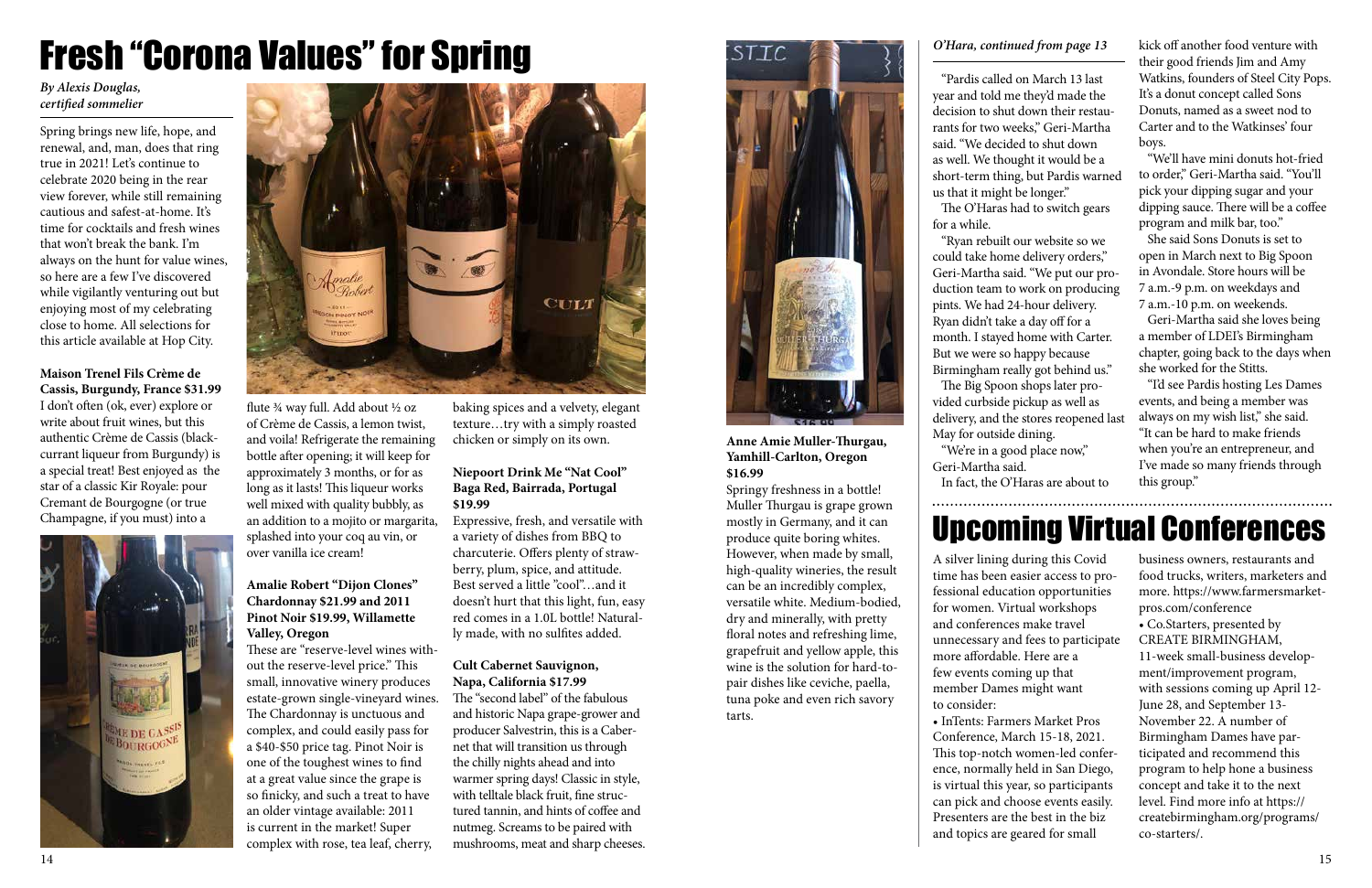### From the Farm: Spring Planting on the Farm and in Your Home Garden

In mid-March, after a long winter, crops remaining in the ground will begin to send up tall, flowering stalks that, shortly after, are covered in blooms of bright yellow, white, purple, and pink. They invite the beneficial insects and mark the changing of the seasons.

 On our farm, we will pick these edible flowers along with cultivated ones, such as bachelor buttons, calendula, and nasturtium, to sprinkle on salads, pasta, pizza, or just about any dish where we want to add a bit of celebratory spring. (I especially enjoy them on top of fresh bread with butter, thinly sliced radishes and a pinch of salt.) For the first time last year, I gathered up a pile of edible petals and then rolled a log of goat cheese in them—the effect was stunning! It became the centerpiece of a platter with strawberries, baby carrots, radishes, and other accoutrements.

 These are perfect to plant in the home garden, too, because you typically only need a small handful, plus they add color and beauty to your garden. On our farm, we plant bucket. (Pre-Covid, most farmers bachelor buttons and calendula in late fall (covering them on the coldest nights) as well as the early spring, for an extended harvest. Nasturtiums are planted in early spring.

#### **Our Favorite Berries**

When ripe, red fruit begins to line the edges of our strawberry beds, I know that spring has fully arrived! There are several varieties, but Chandler and Camerosa are

#### *by Margaret Ann Snow*

the two most popular in our state. Chandler strawberries are smaller and sweeter and, unfortunately, also more prone to disease. Camerosa, when picked ripe, are plenty delicious and significantly larger, which most buyers seem to prefer.

 At farmers' markets you can buy them by the pint, quart, or gallon would allow you to sample them; hopefully, we will get back to that delicious tradition soon.)

• New Girl — smaller, early, • Big Beef — larger, consistent

 If our children do not eat them all right away, we enjoy turning our strawberries into a rustic crostata, a pavlova, or roasting them with balsamic vinegar and adding them to salads. If you have really ripe almost overripe berries—the Strawberry Vodka from *Bottega Favorita*  is a must! We make it every year and have always been so glad that we did.

#### **Unique to Spring**

Asparagus is another crop that is best and freshest in the springtime. There are not many farmers I know of in our area who have chosen to take on this long-term, high-maintenance crop, but I have found it regularly at the farmers' market in Tuscaloosa and occasionally in Birmingham. This is a great vegetable to grow yourself—if you have the space and long-term commitment. Asparagus crowns are planted in a trench about three inches deep in the fall and left unharvested the following spring. Don't worry, it produces for twenty years! You'll just have to be patient that first one.

 Spring onions, snap and English peas, and fava beans are also unique to spring. I macerate the onions for salads with thinly sliced radishes, fava beans or peas, and lots of fresh



herbs. They are lovely caramelized, too. The tops of these onions can be used as you would the green tops of scallions and are available all spring. Fava beans and peas, however, both have a short season; so, if you see them be sure to buy some!

#### **Looking Ahead to Summer**

As we enjoy the bounty of spring, the work of planting summer crops begins. Our typical last frost date is early to mid-April, what we like to call "plant everything day." This is the time to plant most summer crops such as beans, squash, cucumbers, peppers, eggplant, basil, and everyone's summer favorite: tomatoes.

 If you start your tomatoes from seed, you'll have many more options, but you'll have to do it early as they need to grow for two months before reaching transplant size. Southern Exposure Seed Exchange offers a good

selection of varieties that are suited for the South. Heirlooms can be finicky; hybrids are typically more productive and disease resistant, but flavor is compromised.

Here are some of our—and

our customers'—favorites: *Hybrid*

- productive, good flavor producer
- *Heirloom*
- 

• Cherokee Purple — great on flavor and production • German Johnson or Brandywine — these win our tasting most years; both produce large fruit, but not very many • Persimmon — yellow, large, delicious; also, a tasting favorite • Green Zebra — small, yellowand-green striped, citrusy flavor, good production but can be afflicted by disease



*If the strawberries don't get eaten, the Snows likes to turn them into a rustic crostata, a pavlova, or roast them with balsamic vinegar for salads.*

 You should be able to find heirloom tomato plants at Leaf and Petal stores and at the Birmingham Botanical Gardens Spring Plant Sale in mid-April. If you are not able to find what you want, give me a call or send me an email, and I will be happy to arrange to have one from our greenhouse available for you to pick at the farmers' market.

 For a consistent harvest of cucumbers and squash, succession plant them once every month or month and a half through August. Beans will be a one-time planting in the spring, but you can plant them again in the late summer for an early-fall harvest.

 Come May, when spring days warm up and begin to fade into summer, plant heat-loving crops such as okra, sweet potatoes, butternut and other winter squashes. Happy Spring!